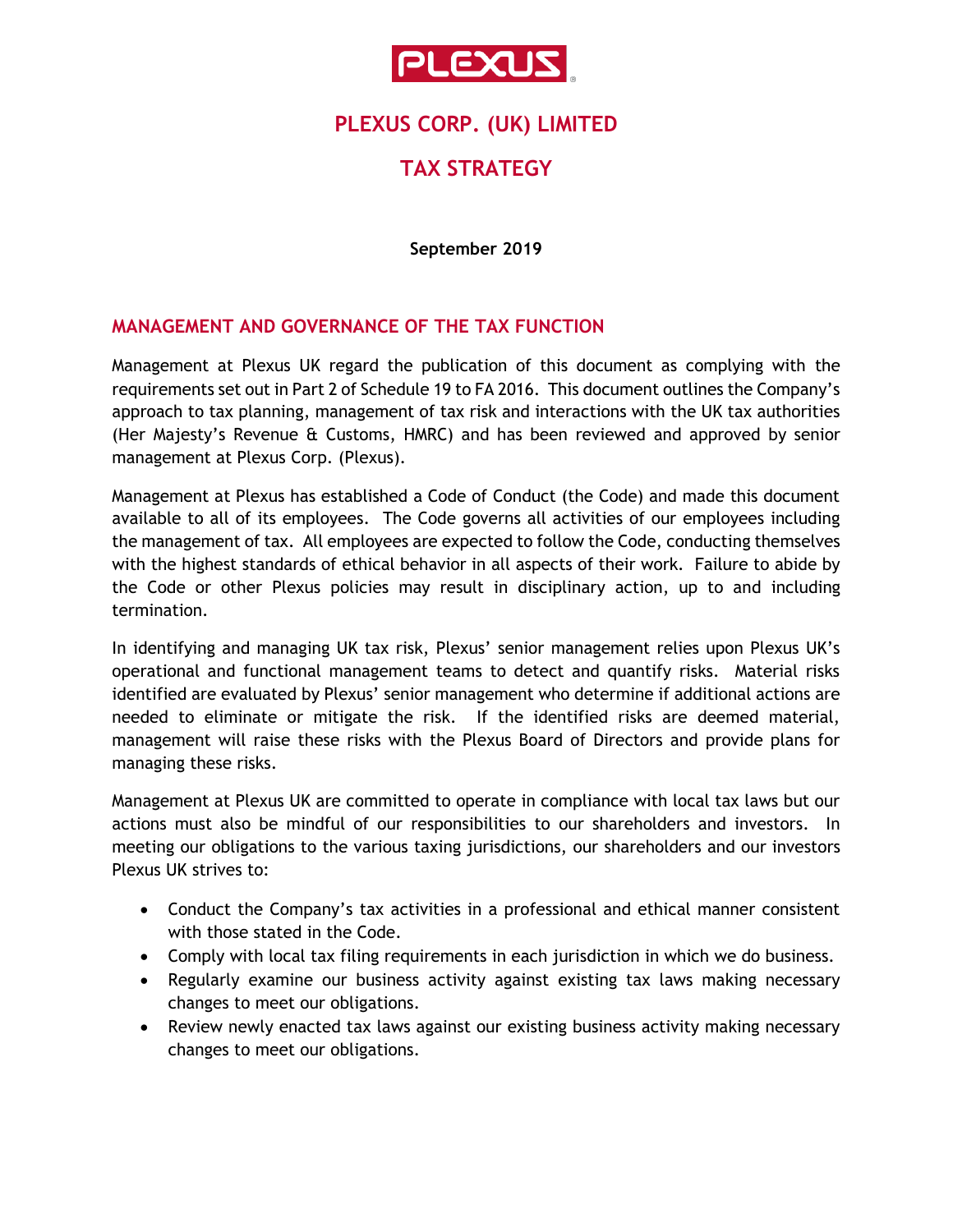- Review material tax return positions, with the objective of understanding the underlying business activity and employing appropriate professional care and judgement to arrive at a well-reasoned conclusion regarding the appropriate tax treatment.
- Manage the Company's tax position, ensuring the tax obligations are commensurate with its activities and verify the Company is not overpaying its tax obligation to the detriment of our shareholders.
- Support the business activities of the Company and communicate the tax consequences of the various options available.

### **UK TAX PLANNING**

The Company approaches tax planning with a similar approach to those used in making any business decision. Tax planning and evaluation of transaction risks will be conducted with the following objectives:

- The business needs of the Company are at the forefront of tax planning actions.
- We do not pursue contrived or artificial arrangements for tax purposes.
- All tax planning activities will include a thorough review of the local tax laws ensuring the Company has taken a well-reasoned and defensible position.
- Should the local tax laws be unclear or if the application of those rules is uncertain when evaluated against a specific transaction, we may seek advice from a local tax professional.

## **MANAGEMENT OF UK TAX RISK**

Management at Plexus UK recognizes that interpreting and applying tax laws and regulations carries an element of risk where any position may be challenged by a taxing authority. In evaluating the Company's tax risk, Management understands that:

- Significant business and tax acumen will be necessary when applying tax law to a specific transaction.
- Business transactions do not always fall precisely into existing tax law, meaning judgment and interpretation are often times required.
- When a transaction is technical, unusual or material, the Company will research the specific characteristics of the transaction and applicable tax laws to determine the appropriate tax treatment.
- When the issue in question is technical, unusual or material, Management may seek guidance from a local tax advisor who will be more familiar with how the taxing authorities may apply the tax law to the specific transaction.
- Members of Plexus Corp.'s Management regularly meet with the Board of Directors and discuss significant tax projects that may be contemplated.